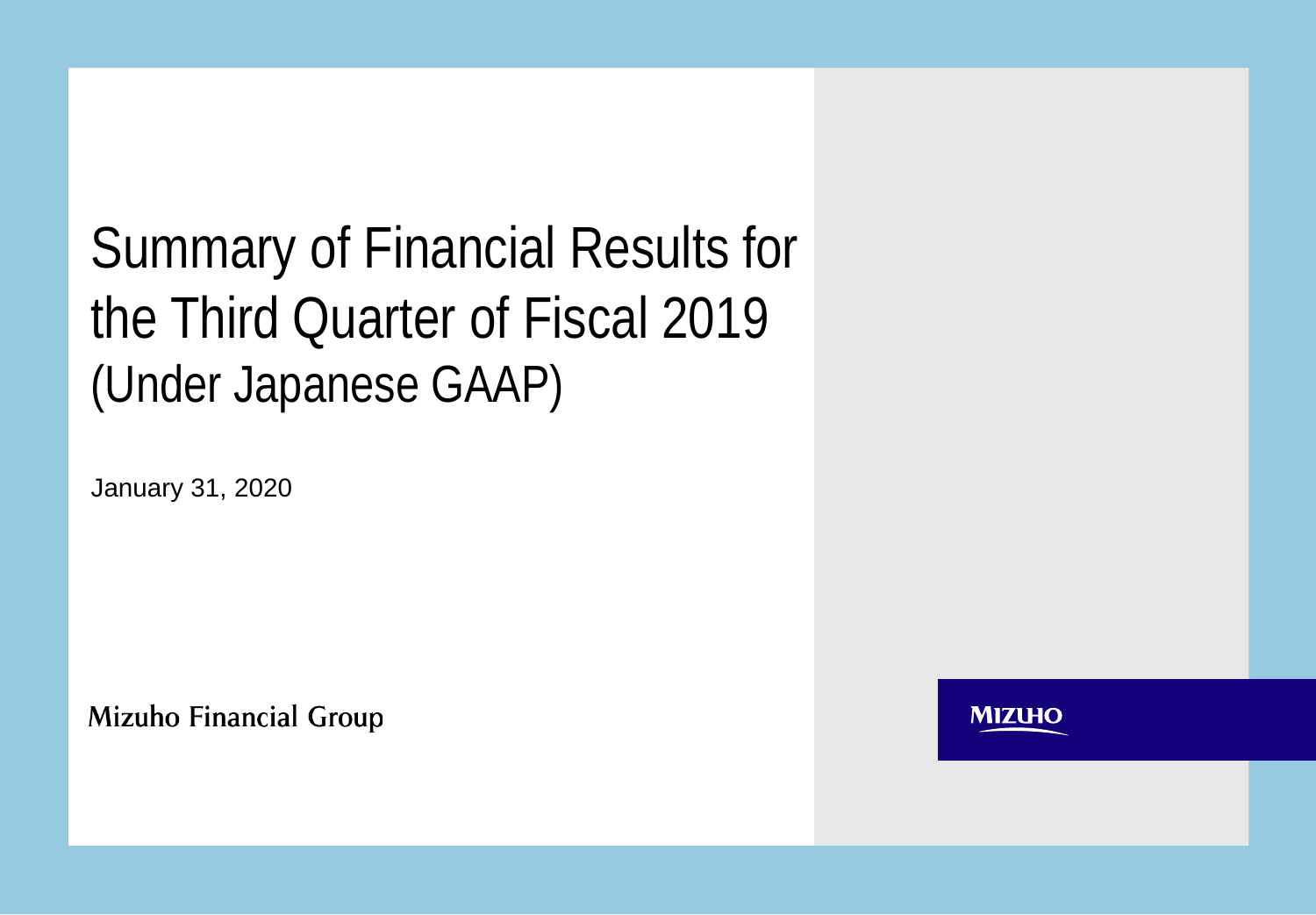## **Contents**

| - Summary of Financial Results                        | P <sub>3</sub> |
|-------------------------------------------------------|----------------|
| - Financial Results by In-house Company (preliminary) | P.4            |
| <b>Overview of Balance Sheet</b>                      | P.5            |
| Loans                                                 | P.6            |
| - Non-interest Income                                 | P.7            |
| - Credit Portfolio                                    | P.8            |
| - Securities Portfolio                                | P.9            |

|                    | FG: Mizuho Financial Group, Inc. BK: Mizuho Bank, Ltd. TB: Mizuho Trust & Banking Co., Ltd. SC: Mizuho Securities Co., Ltd.<br>AM One: Asset Management One Co., Ltd.<br>RBC: Retail & Business Banking Company, CIC: Corporate & Institutional Company, GCC: Global Corporate Company,<br>GMC: Global Markets Company, AMC: Asset Management Company |
|--------------------|-------------------------------------------------------------------------------------------------------------------------------------------------------------------------------------------------------------------------------------------------------------------------------------------------------------------------------------------------------|
| <b>Definitions</b> | 2 Banks: Aggregate figures for BK and TB on a non-consolidated basis<br>Group aggregate: Aggregate figures for BK, TB, SC and other core group companies on a non-consolidated basis                                                                                                                                                                  |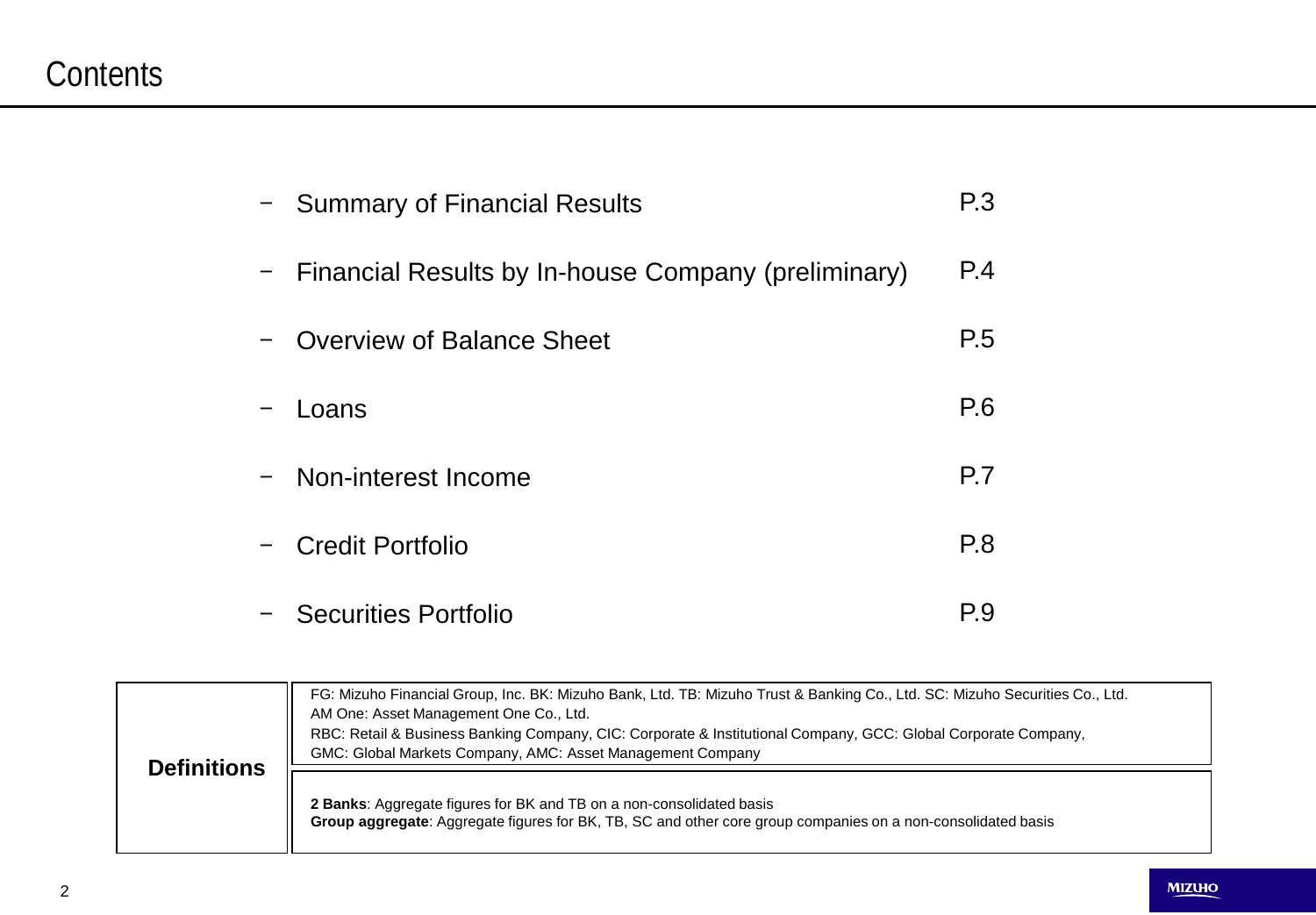## Summary of Financial Results

| (JPYB)                                                                                                         | <b>FY19 Q3</b> | YoY        |
|----------------------------------------------------------------------------------------------------------------|----------------|------------|
| Consolidated Gross Profits +<br>Net Gains (Losses) related to ETFs and others <sup>1</sup>                     | 1,517.8        | 12.4       |
| G&A Expenses (excluding Non-Recurring Losses and others)                                                       | $-1,050.5$     | 26.7       |
| Consolidated Net Business Profits <sup>3</sup> +<br>Net Gains (Losses) related to ETFs and others <sup>1</sup> | 475.5          | 47.6       |
| Customer Groups <sup>4</sup>                                                                                   | 312.0          | $10.5^6$   |
| Markets <sup>5</sup>                                                                                           | 166.2          | $46.8^{6}$ |
| (Consolidated Net Business Profits) <sup>3</sup>                                                               | (470.2)        | (83.4)     |
| <b>Credit-related Costs</b>                                                                                    | $-24.4$        | $-30.5$    |
| Net Gains (Losses) related to Stocks -<br>Net Gains (Losses) related to ETFs and others <sup>1</sup>           | 92.1           | $-29.8$    |
| <b>Ordinary Profits</b>                                                                                        | 561.5          | 13.9       |
| Net Extraordinary Gains (Losses)                                                                               | $-7.7$         | $-13.0$    |
| Net Income Attributable to FG <sup>7</sup>                                                                     | 403.9          | $-5.9$     |

1. Aggregate of Net Gains (Losses) related to ETFs (2 Banks) and Net Gains on Operating Investment Securities (SC Consolidated) was JPY 5.2B (-JPY 35.7B YoY).

2. G&A Expenses (excluding Non-Recurring Losses) - Amortization of Goodwill and others.

3. Consolidated Gross Profits - G&A Expenses (excluding Non-Recurring Losses) + Equity in Income from Investments in Affiliates and certain other consolidation adjustments.

- Consolidated Net Business Profits + Net Gains (Losses) related to ETFs and others increased YoY, 76% progress against the revised target of JPY 620 billion for fiscal 2019, due to the steady business performance in both Customer Groups and Markets.
- Net Income Attributable to FG represented 85% progress against the revised target of JPY 470 billion for fiscal 2019, maintained almost the same level as the previous fiscal year due to the above, despite the lack of major positive factors recorded last fiscal year outside of Consolidated Net Business Profits.

Net Income of core group companies

|                                | <b>FY19 Q3</b> | YoY    |
|--------------------------------|----------------|--------|
| BK (Consolidated) <sup>8</sup> | 362.2          | 10.0   |
| TB (Consolidated)              | 25.7           | $-3.9$ |
| SC (Consolidated)              | 20.2           | $-3.4$ |
| AM One                         | 11.4           | 0.9    |
|                                |                |        |

4. Customer Groups: Aggregate of preliminary results of RBC, CIC, GCC and AMC.

5. Markets: Preliminary results of GMC.

6. New management accounting rules were applied in FY19. Figures for YoY were recalculated based on the new rules.

7. Profit Attributable to Owners of Parent.

8. Including Net Income of Mizuho Securities USA of JPY 17.5B (+JPY 10.6B YoY).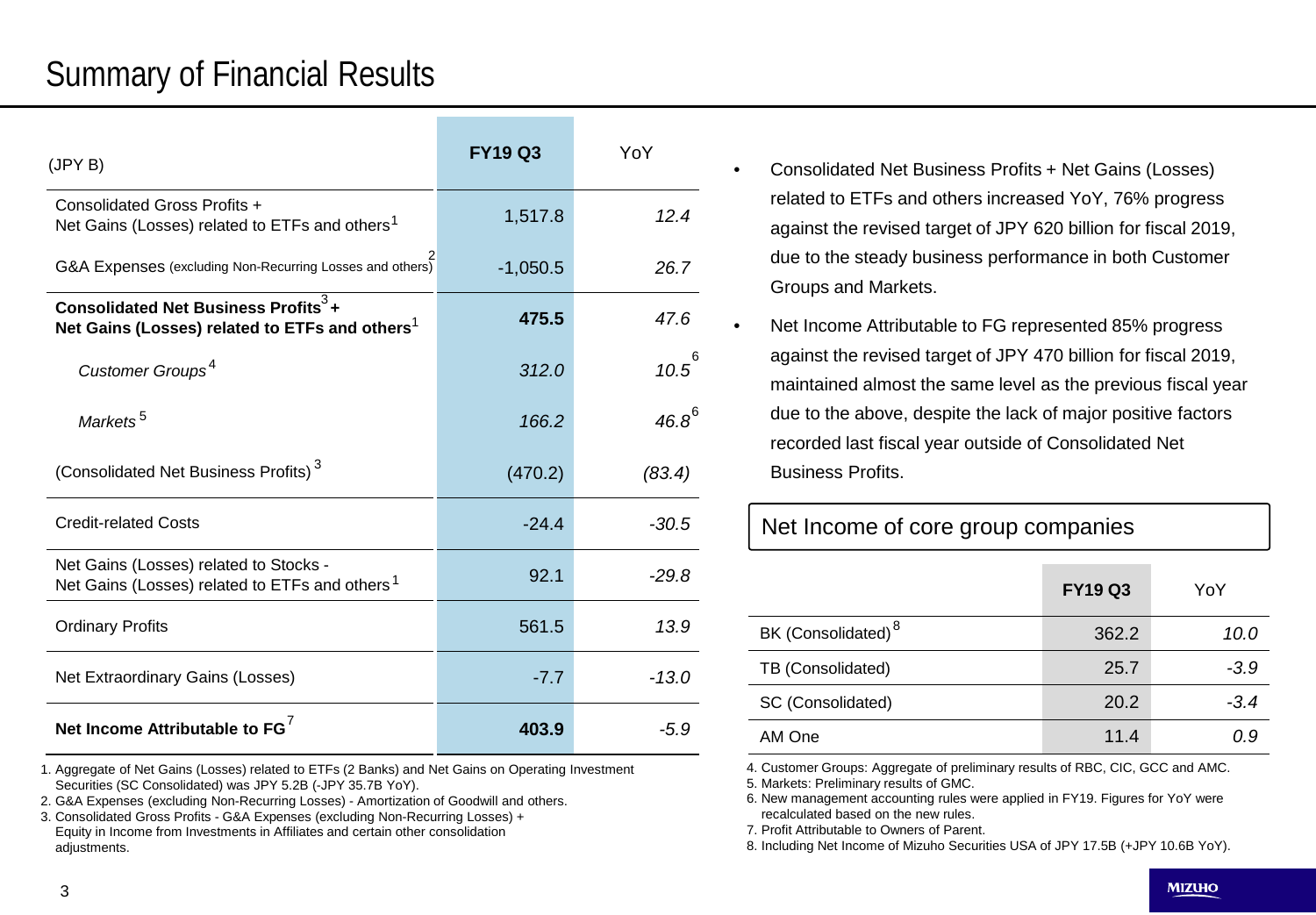Group aggregate, management accounting

| (JPYB)                          | Gross Profits <sup>1</sup> |                    |                | Net Business Profits <sup>1, 2</sup> | Net Income     |                  |  |
|---------------------------------|----------------------------|--------------------|----------------|--------------------------------------|----------------|------------------|--|
|                                 | <b>FY19 Q3</b>             | $YoY$ <sup>3</sup> | <b>FY19 Q3</b> | YoY <sup>3</sup>                     | <b>FY19 Q3</b> | YoY <sup>3</sup> |  |
| Retail & Business Banking (RBC) | 482.9                      | $-28.7$            | $-6.6$         | 4.2                                  | $-6.1$         | $-13.9$          |  |
| Corporate & Institutional (CIC) | 327.6                      | $-0.3$             | 168.8          | $-4.1$                               | 172.3          | $-53.8$          |  |
| Global Corporate (GCC)          | 315.5                      | 17.4               | 141.0          | 12.9                                 | 114.9          | 43.6             |  |
| Global Markets (GMC)            | 325.9                      | 51.0               | 166.2          | 46.8                                 | 115.3          | 33.5             |  |
| Asset Management (AMC)          | 35.5                       | $-1.7$             | 8.8            | $-2.6$                               | 4.4            | $-0.2$           |  |
| In-house Company Total          | 1,487.4                    | 37.6               | 478.2          | 57.3                                 | 400.7          | $+9.2$           |  |
|                                 |                            |                    |                |                                      |                |                  |  |
| <b>FG Consolidated</b>          | 1,517.8                    | 12.4               | 475.5          | 47.6                                 | 403.9          | $-5.9$           |  |

1. Net Gains (Losses) related to ETFs (2 Banks) are included in GMC.

Net Gains (Losses) related to ETFs (2 Banks) and Net Gains on Operating Investment Securities (SC Consolidated) are included in FG Consolidated.

2. Gross Profits - G&A Expenses (excluding Non-Recurring Losses) + Equity in Income from Investments in Affiliates - Amortization of Goodwill and other items.

3. New management accounting rules were applied in FY19. Figures for YoY are recalculated based on the new rules.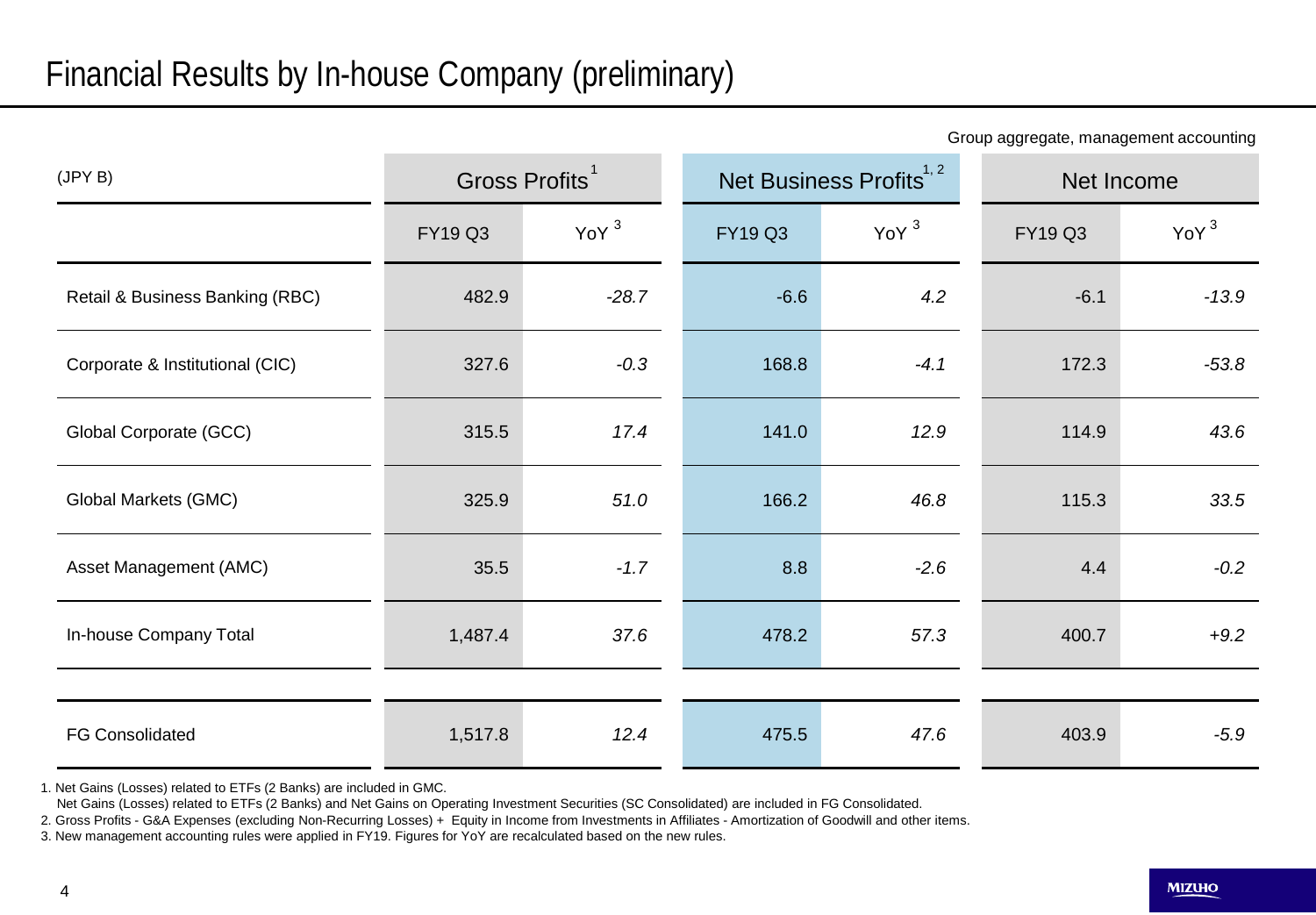## Overview of Balance Sheet



5. Including Non-JPY denominated loans and deposits in Japan.

to Mar-19 were recalculated based on the new rules).

6. New management accounting rules were applied in FY19 (Figures from Mar-17

3. Calculated by deducting "Housing and Consumer Loans" from "Loans to SMEs and Individual Customers".

<sup>2.</sup> Housing and Consumer Loans.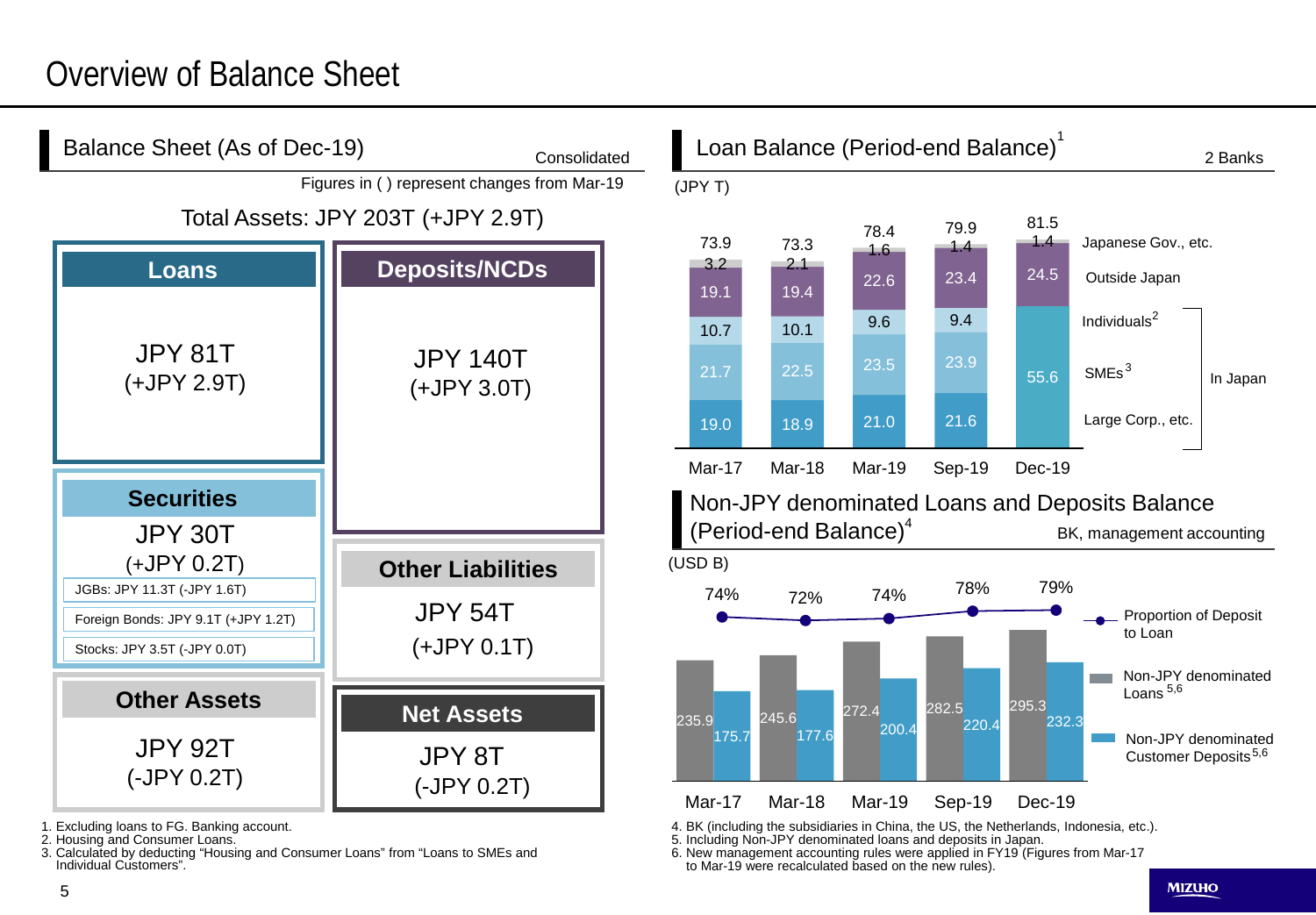#### Loans



1. Excluding loans to FG and the Japanese Government, etc., Banking account. 2. Domestic Operations, excluding loans to financial institutions (including FG) and the Japanese Government, etc. 4. New management accounting rules were applied in FY19 (Figures from FY16 H1 to FY18 H2 were recalculated based on the new rules).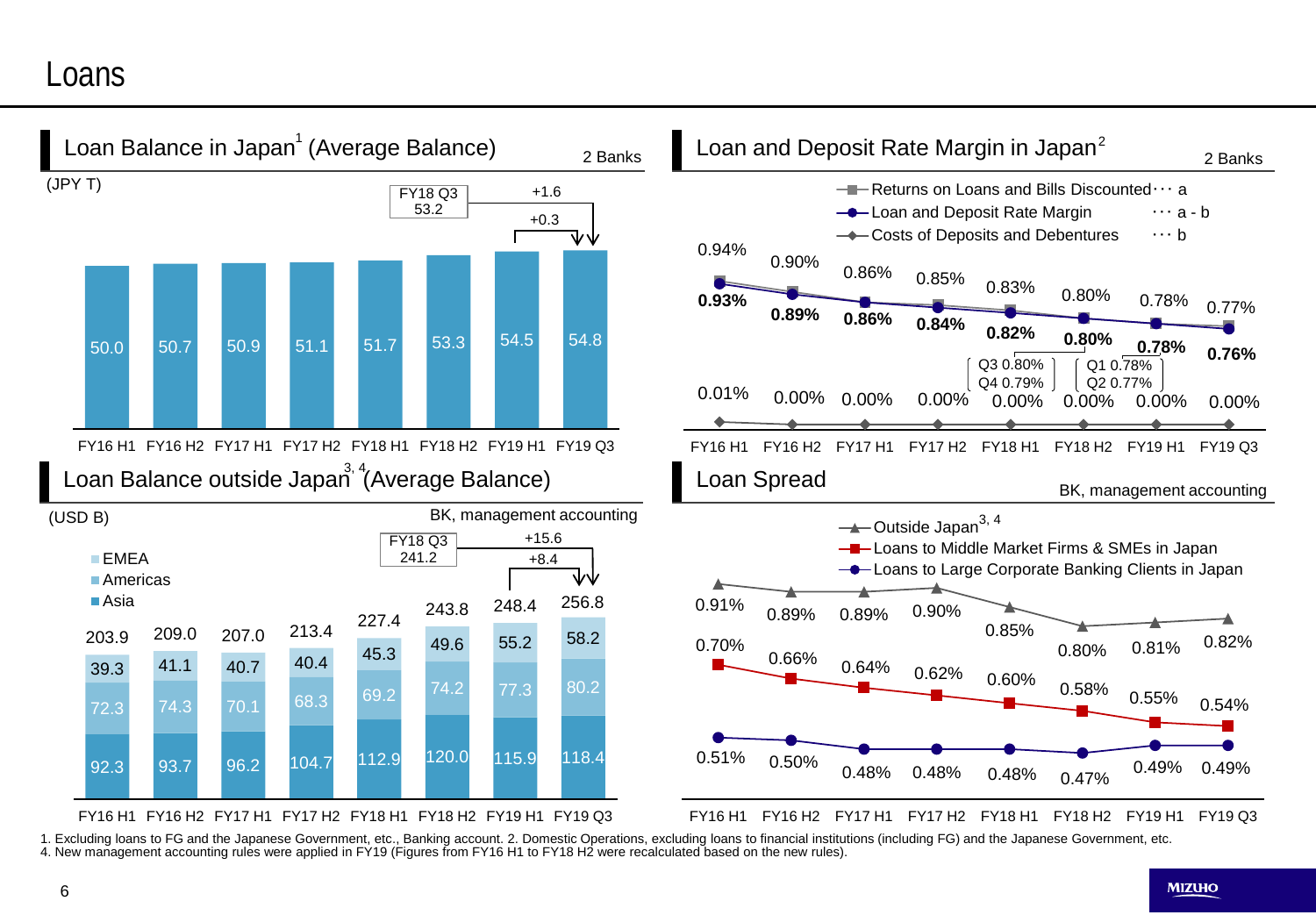### Non-interest Income



1. New management accounting rules were applied in FY19. The original figures before the recalculation were FY17 Q3 (Apr–Dec): JPY 683B and FY18 Q3 (Apr–Dec): JPY 710B.<br>2. Excluding the effect of the unconsolidation of Tru

3. SC: Retail and Business Banking Division. Past figures of Outstanding Balance of Assets in Custody were recalculated based on the new definitions applied from Mar-19.

4. Total of Individual Annuities, Investment Trusts (excl. MMF) and non-JPY deposits.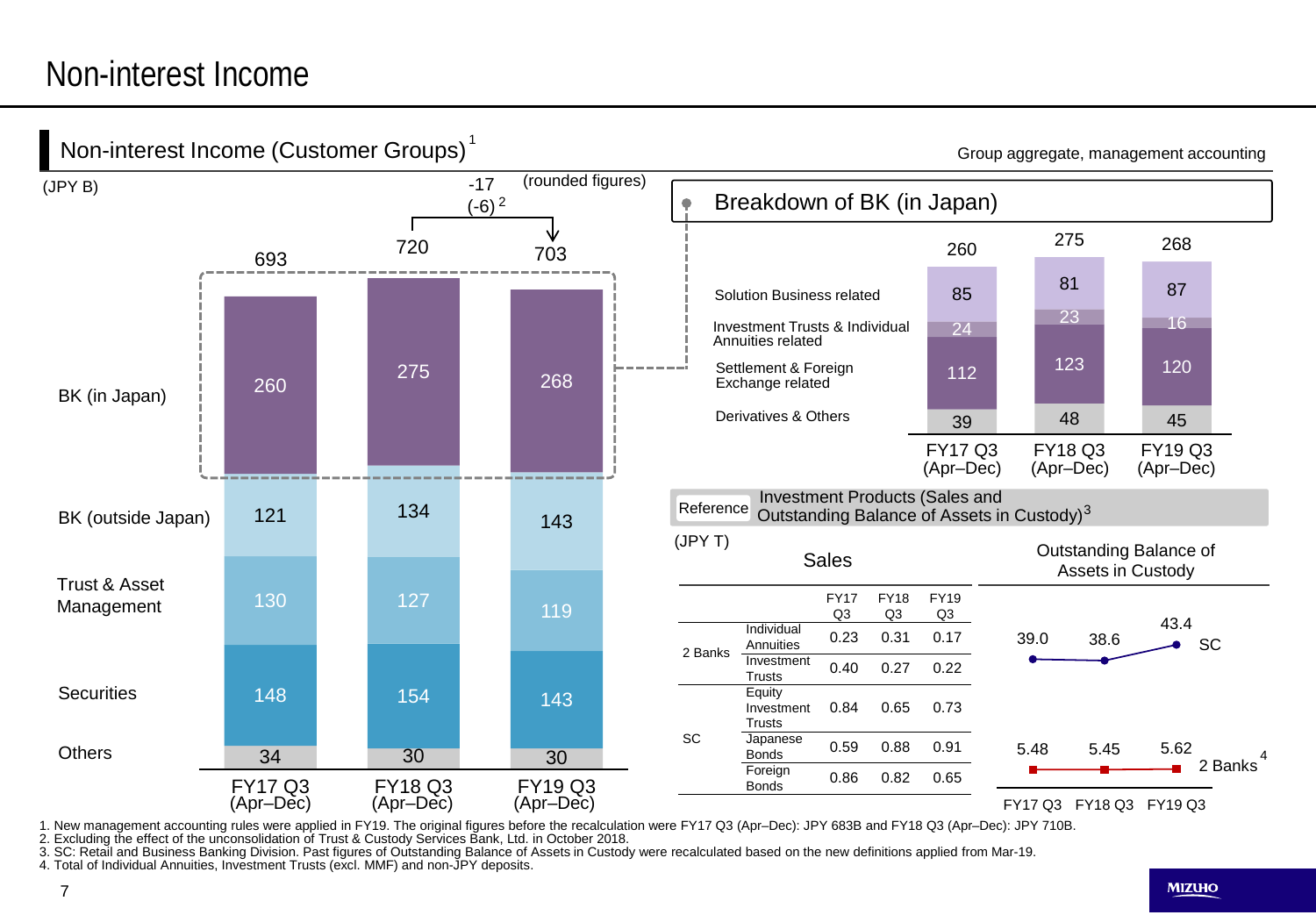# Credit Portfolio

| <b>Credit-related Costs</b>                                     |                  |                      | Consolidated                |                                                                             | Non Performing Loans based on FRA <sup>2</sup> |        |        |        | Consolidated <sup>1</sup> |  |
|-----------------------------------------------------------------|------------------|----------------------|-----------------------------|-----------------------------------------------------------------------------|------------------------------------------------|--------|--------|--------|---------------------------|--|
| (JPYB)                                                          |                  |                      |                             | (JPYT)                                                                      |                                                |        |        |        |                           |  |
| () Credit-related Costs Ratio:                                  |                  |                      |                             |                                                                             | 0.92                                           |        |        |        |                           |  |
| Ratio of Credit-related Costs against Total Claims <sup>1</sup> |                  |                      |                             | Claims against<br>Bankrupt<br>and Substantially<br><b>Bankrupt Obligors</b> |                                                |        |        |        |                           |  |
|                                                                 |                  |                      |                             | Claims with<br><b>Collection Risk</b>                                       |                                                | 0.62   | 0.61   | 0.66   | 0.66                      |  |
| $-47.5$<br>$(-5bps)$                                            |                  | $-19.5$<br>$(-2bps)$ | $-24.4$<br>$(-2bps)$        | --NPL Ratio                                                                 | 1.06%                                          |        |        |        |                           |  |
|                                                                 | 156.3<br>(17bps) |                      |                             | Claims for<br><b>Special Attention</b>                                      |                                                | 0.70%  | 0.70%  | 0.74%  | 0.72%                     |  |
| <b>FY16</b>                                                     | <b>FY17</b>      | <b>FY18</b>          | <b>FY19 Q3</b><br>(Apr-Dec) |                                                                             | Mar-17                                         | Mar-18 | Mar-19 | Sep-19 | Dec-19                    |  |

1. Including Trust Account.

2. Financial Reconstruction Act.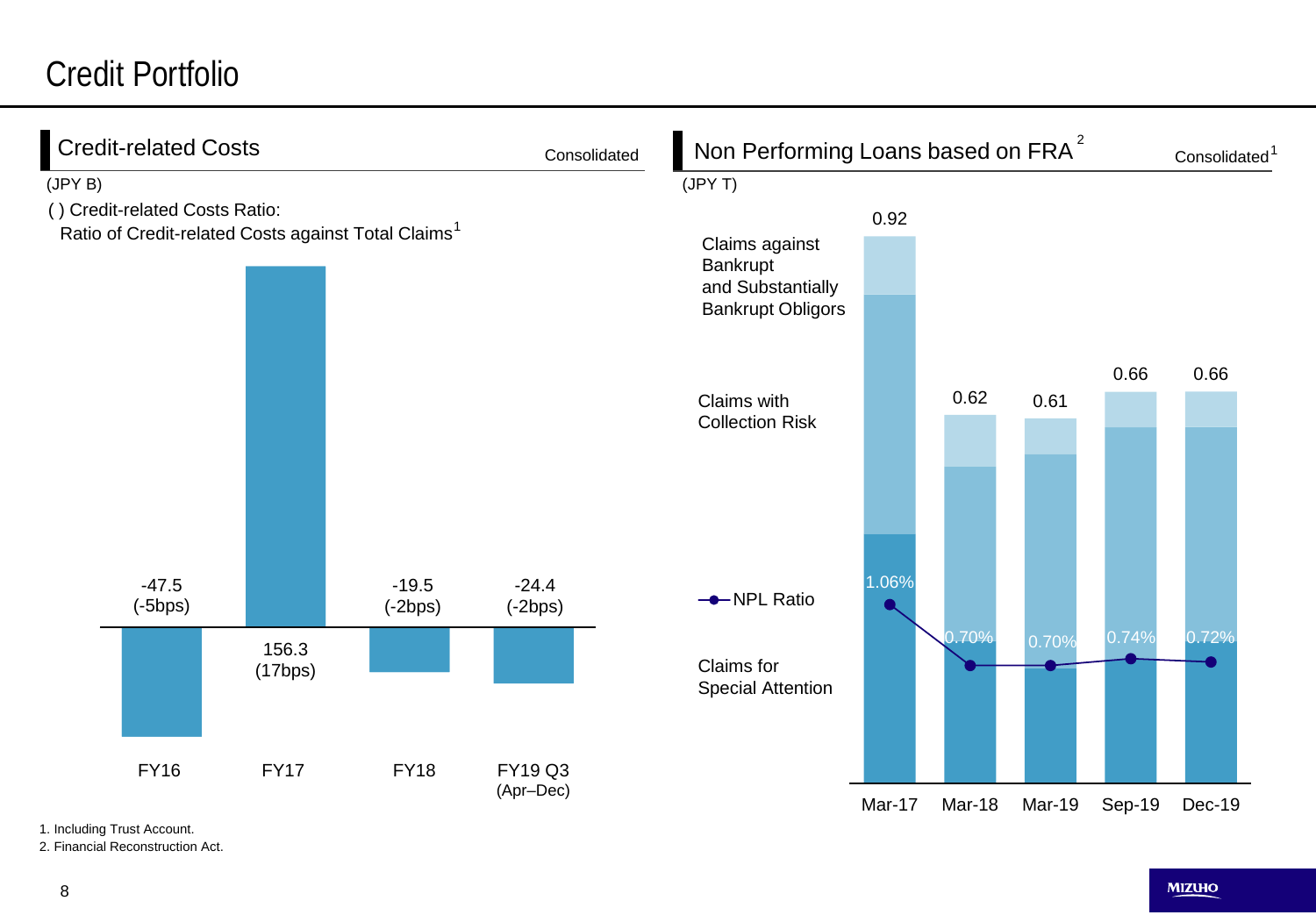# Securities Portfolio



1. Changes in value to be recorded directly to Net Assets after tax and other necessary adjustments. 2. Other Securities which have readily determinable fair values. 3. Hedging transactions aiming to fix unrealized gains o 4. Acquisition cost basis. 5. Including bonds with remaining period of one year or less. 6. Excluding floating-rate notes.